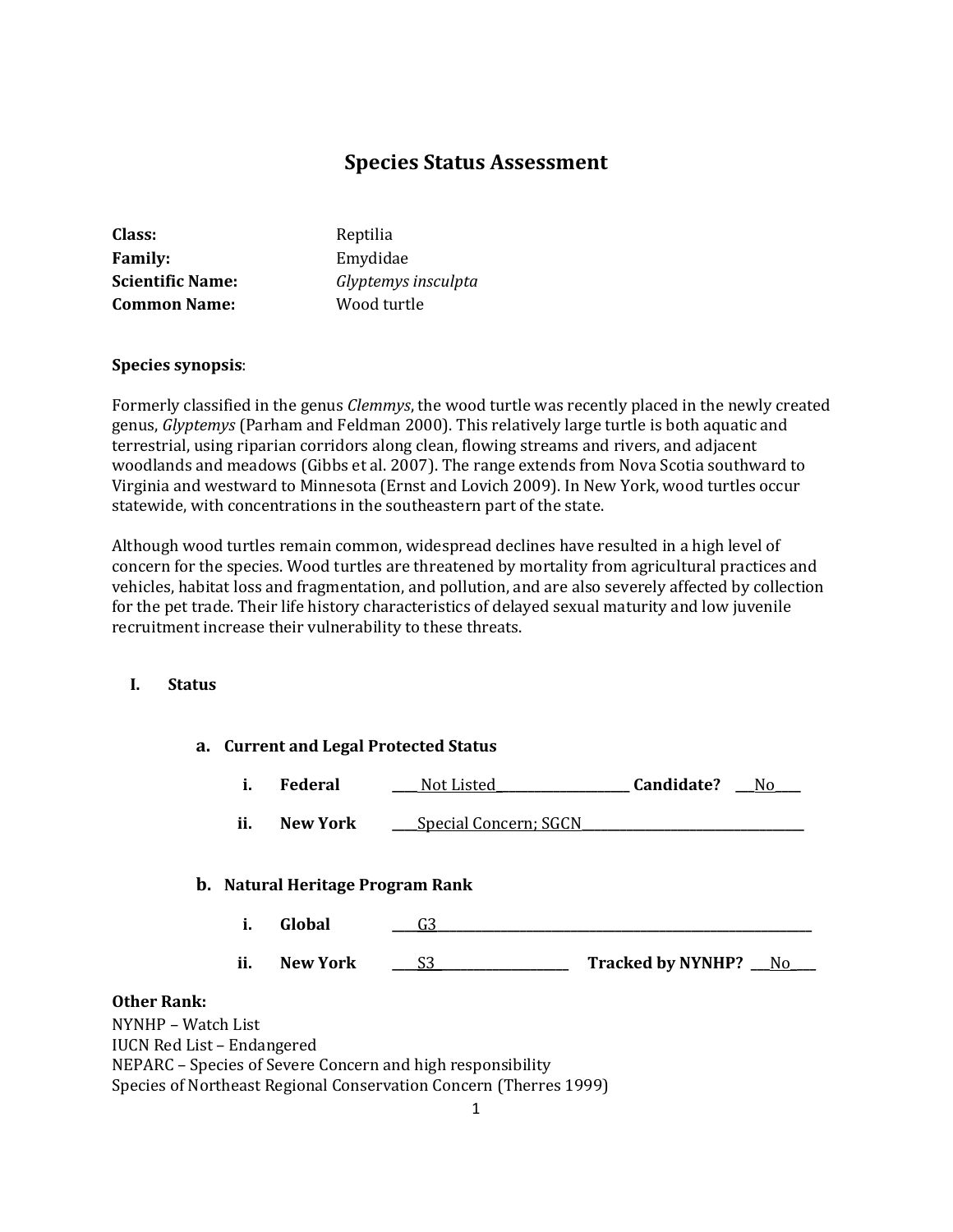### COSEWIC - Threatened

### **Status Discussion:**

The IUCN ranked wood turtle as Vulnerable in 1996 and changed it to Endangered in 2011. It has been listed as Threatened in New Jersey since 1979, and is ranked as Vulnerable, Imperiled, or Critically Imperiled in all but two states and provinces where it occurs. The Northeast Endangered Species and Wildlife Diversity Committee has recommended that wood turtles be considered for listing under the federal Endangered Species Act.

The Northeast Partners in Amphibian and Reptile Conservation (NEPARC) recognizes the wood turtle as a species of high regional responsibility because >50% of the wood turtle's range is in the Northeast. NEPARC (2010) identified the wood turtle as a species of severe concern because it is listed in more than 75% of Wildlife Action Plans in northeastern states, and as a high responsibility species because the Northeast comprises more than 50% of the distribution.

# **II. Abundance and Distribution Trends**

**i. Abundance**

### **a. North America**

| <u>X</u> declining ____increasing ___________stable _____unknown |  |
|------------------------------------------------------------------|--|
| ii. Distribution:                                                |  |
| <u>X</u> declining ____increasing _________stable ____unknown    |  |
| Time frame considered: <u>Since late 1970s</u>                   |  |
| b. Regional                                                      |  |
| i. Abundance                                                     |  |
|                                                                  |  |
| ii. Distribution:                                                |  |
| <u>X</u> declining ____increasing _______stable _______unknown   |  |
| Regional Unit Considered: ______Since late 1970s                 |  |
|                                                                  |  |
|                                                                  |  |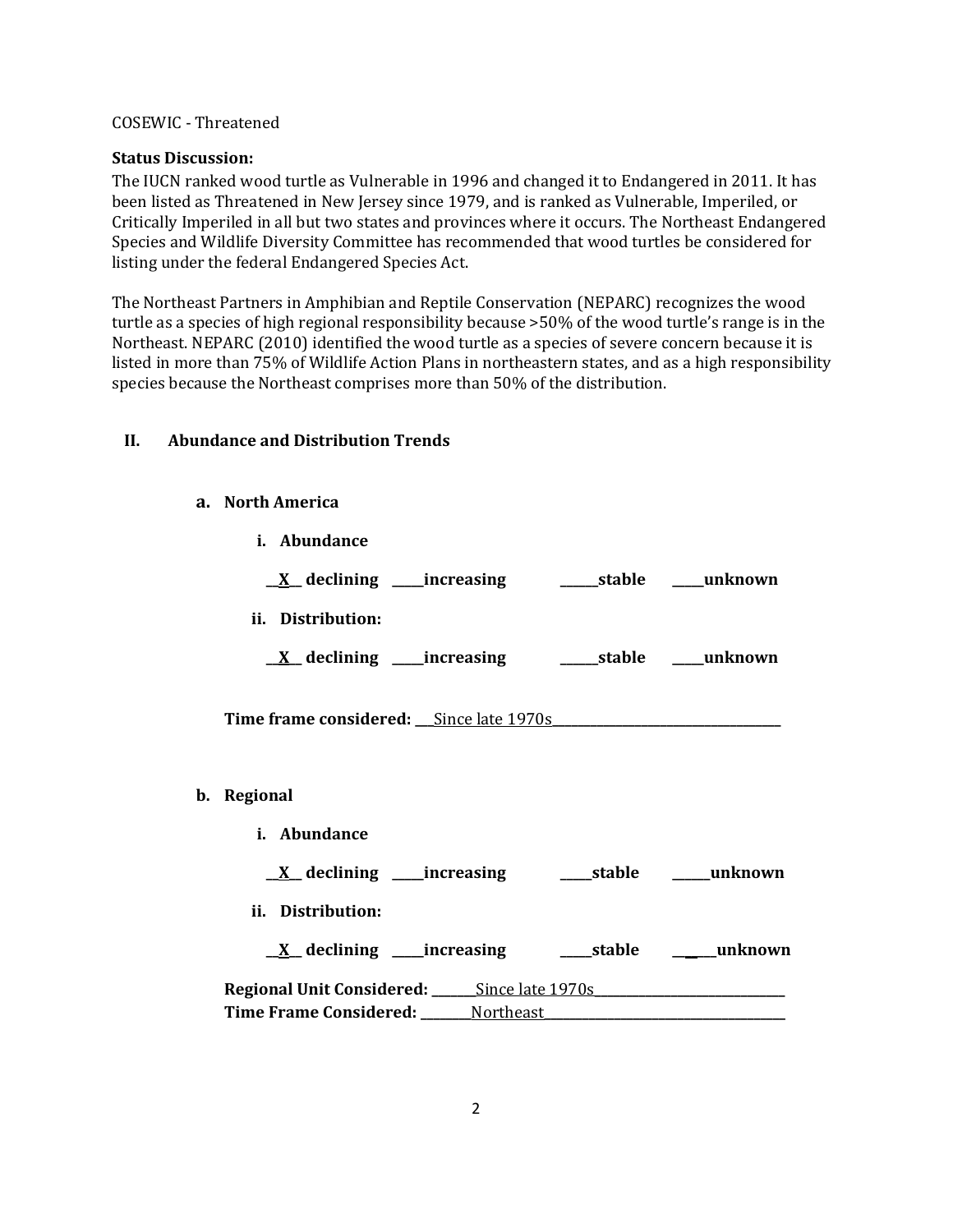**c. Adjacent States and Provinces**

| <b>CONNECTICUT</b>                                                    | Not Present ______                                              | <b>No data</b> ______ |
|-----------------------------------------------------------------------|-----------------------------------------------------------------|-----------------------|
| i. Abundance                                                          |                                                                 |                       |
|                                                                       | $\underline{X}$ declining ___ increasing ___ stable ___ unknown |                       |
| ii. Distribution:                                                     |                                                                 |                       |
|                                                                       | $\underline{X}$ declining ___ increasing ___ stable ___ unknown |                       |
|                                                                       |                                                                 |                       |
|                                                                       |                                                                 |                       |
|                                                                       |                                                                 |                       |
| i. Abundance                                                          |                                                                 |                       |
|                                                                       | $\underline{X}$ declining ___ increasing ___ stable ___ unknown |                       |
| ii. Distribution:                                                     |                                                                 |                       |
|                                                                       | $\underline{X}$ declining ___ increasing ___ stable ___ unknown |                       |
| Time frame considered: __Declining by 6.6-11.2% annually (Jones 2009) |                                                                 |                       |
|                                                                       |                                                                 |                       |
| NEW JERSEY Not Present ________ No data ______                        |                                                                 |                       |
| i. Abundance                                                          |                                                                 |                       |
|                                                                       | $\underline{X}$ declining ___ increasing ___ stable ___ unknown |                       |
| ii. Distribution:                                                     |                                                                 |                       |
|                                                                       | <u>X</u> declining ___ increasing ___ stable ___ unknown        |                       |
| Time frame considered: Listed in 1979; monitored since then           |                                                                 |                       |
| Listing Status: Threatened                                            |                                                                 | SGCN? <u>Yes</u>      |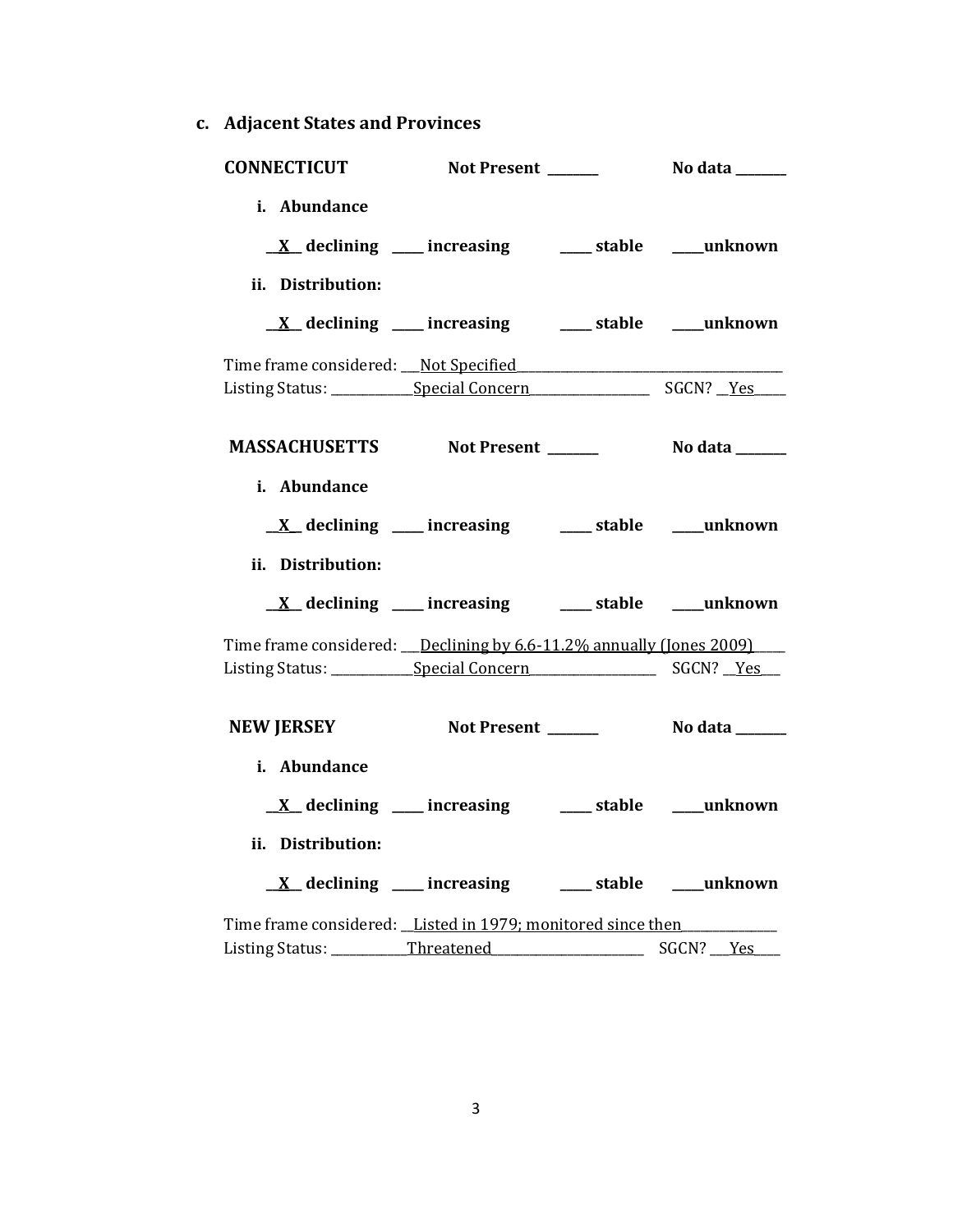| <b>ONTARIO</b>                                                                   |                                                                  |                |
|----------------------------------------------------------------------------------|------------------------------------------------------------------|----------------|
| i. Abundance                                                                     |                                                                  |                |
|                                                                                  | <u>X</u> declining ____increasing ___________stable ____unknown  |                |
| ii. Distribution:                                                                |                                                                  |                |
|                                                                                  | <u>X</u> declining ____increasing ___________stable ____unknown  |                |
| Time frame considered: Since at least 1990s                                      |                                                                  |                |
| Listing Status: __________ Endangered provincially; threatened nationally        |                                                                  |                |
| PENNSYLVANIA Not Present _________ No data ______                                |                                                                  |                |
| i. Abundance                                                                     |                                                                  |                |
|                                                                                  | ___ declining ____increasing ______stable ___ X__unknown         |                |
| ii. Distribution:                                                                |                                                                  |                |
|                                                                                  |                                                                  |                |
|                                                                                  |                                                                  |                |
|                                                                                  |                                                                  |                |
| <b>QUEBEC</b>                                                                    | Not Present _______                                              | No data ______ |
| i. Abundance                                                                     |                                                                  |                |
|                                                                                  | <u>X</u> declining ____increasing ___________stable _____unknown |                |
| ii. Distribution:                                                                |                                                                  |                |
|                                                                                  | <u>X</u> declining ____increasing ____________stable ____unknown |                |
| Time frame considered: Nearly 50% loss since 1990s (Daigle and Jutras 2005)      |                                                                  |                |
| Listing Status: ___________Threatened nationally _______________________________ |                                                                  |                |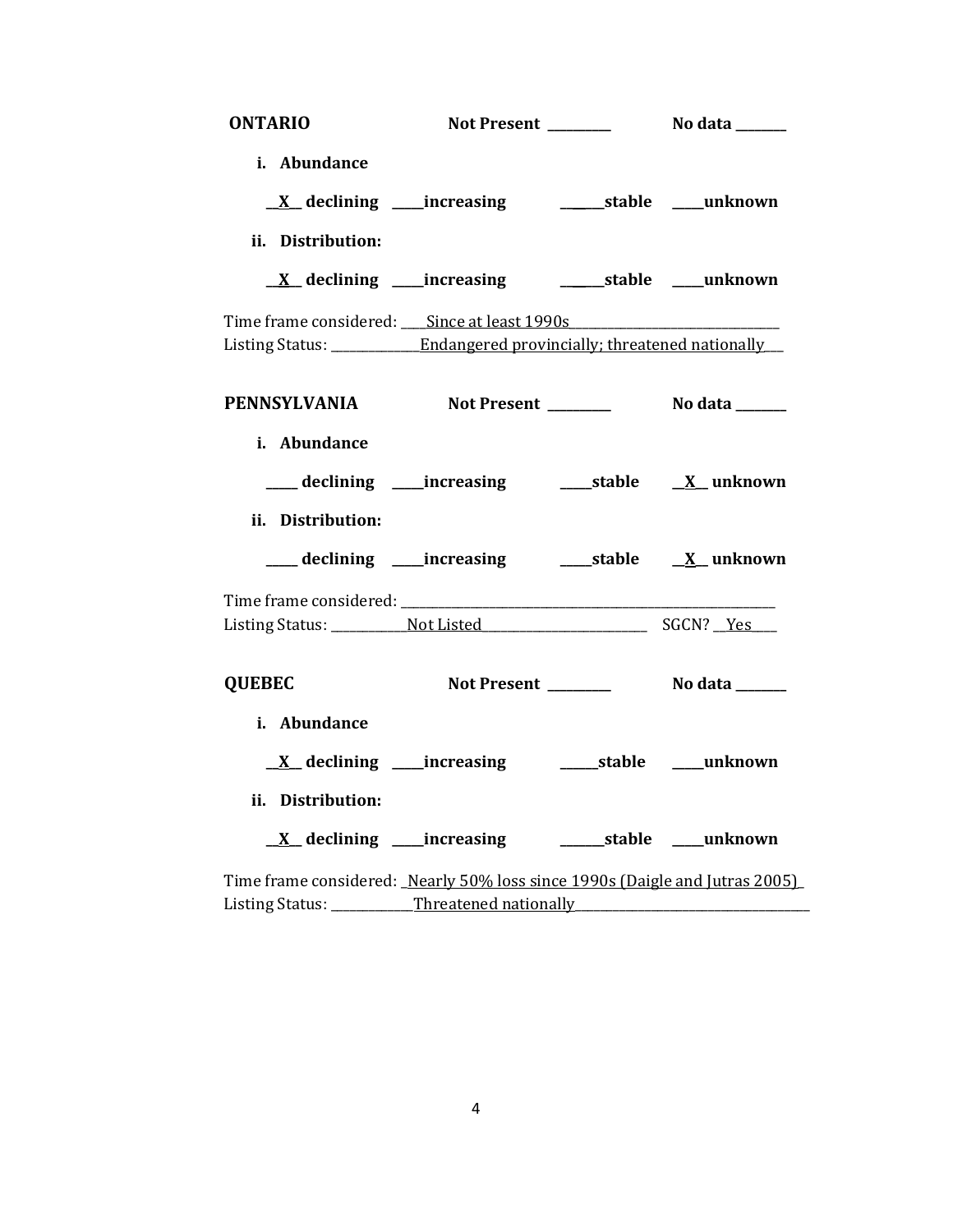| <b>VERMONT</b>      |                                                             |                                                        |
|---------------------|-------------------------------------------------------------|--------------------------------------------------------|
| i. Abundance        |                                                             |                                                        |
|                     |                                                             |                                                        |
| ii. Distribution:   |                                                             |                                                        |
|                     | <u>X</u> declining ____increasing ______stable _____unknown |                                                        |
|                     |                                                             |                                                        |
|                     |                                                             |                                                        |
| d. NEW YORK         |                                                             | No data ______                                         |
| <i>i.</i> Abundance |                                                             |                                                        |
|                     |                                                             | ___ declining ___ increasing ___ stable __ X_ unknown  |
| ii. Distribution:   |                                                             |                                                        |
|                     |                                                             | ___ declining ___ increasing ___ stable __ X__ unknown |
|                     |                                                             |                                                        |

# **Monitoring in New York.**

Several populations in New York are part of long-term studies by individual researchers (i. e., Oswego County).

The Wood Turtle Working Group has identified a network of 20 long-term research sites from Virginia to New Brunswick, which will be sampled following a standardized protocol in the fall of 2012 and 2013. Additionally, a network of "rapid assessment" sites are being established following a standardized protocol throughout the northeast region.

# **Trends Discussion:**

Declines have been documented in wood turtle populations throughout their range in recent decades, including Quebec (Saumure and Bider 1998, Daigle and Jutras 2005), Connecticut (Garber and Burger 1995), and Michigan (Harding 1991). Harding and Bloomer (1979) reported rangewide declines more than 30 years ago.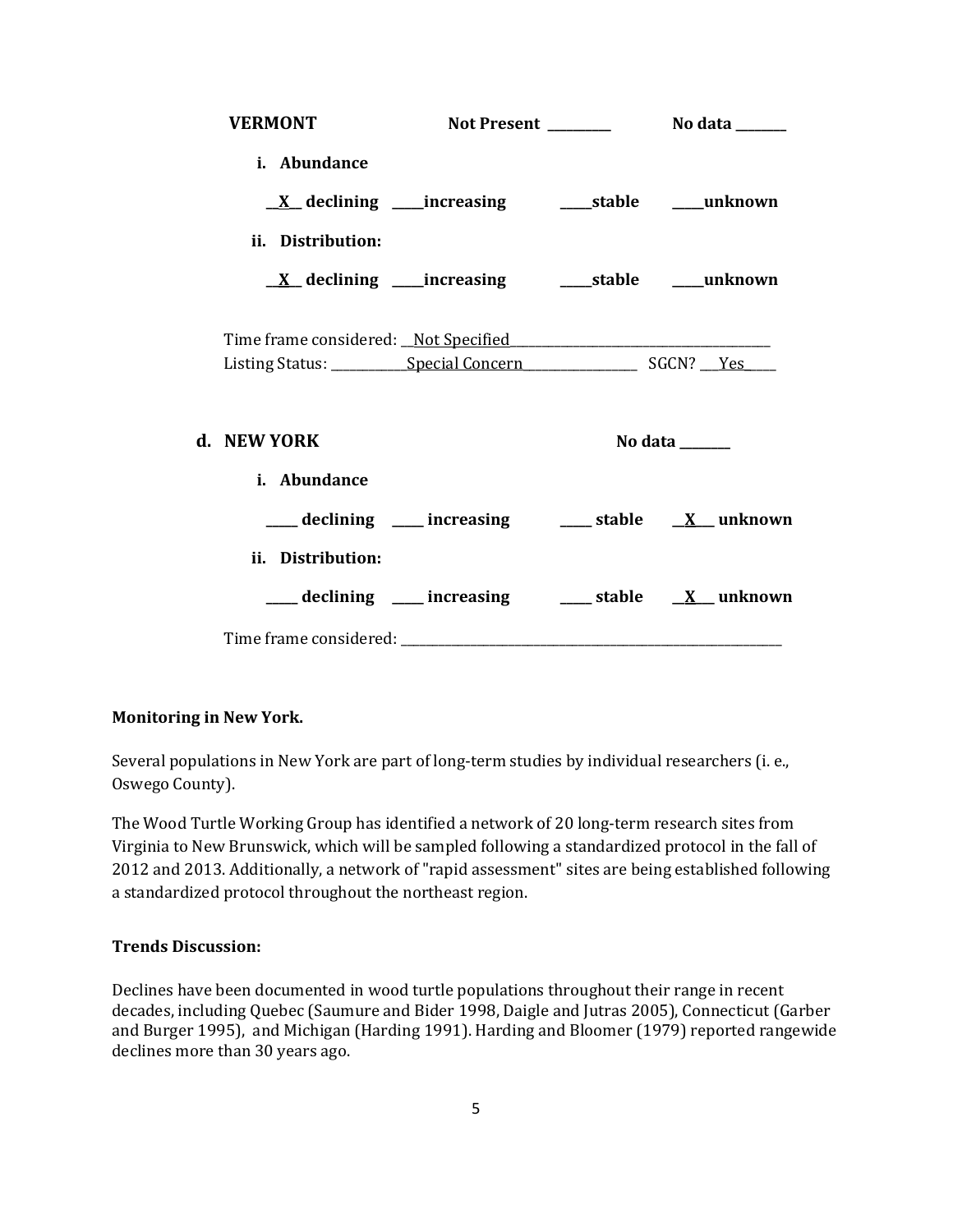In Ontario, three wood turtle populations that have been studied for at least ten years have experienced declines ranging from 30% to 70% (Ontario Wood Turtle Recovery Team 2010).

There are no specific population trends available in New York.



Figure 1: Distribution of wood turtle in New York (NY Herpetology database, NYSDEC)

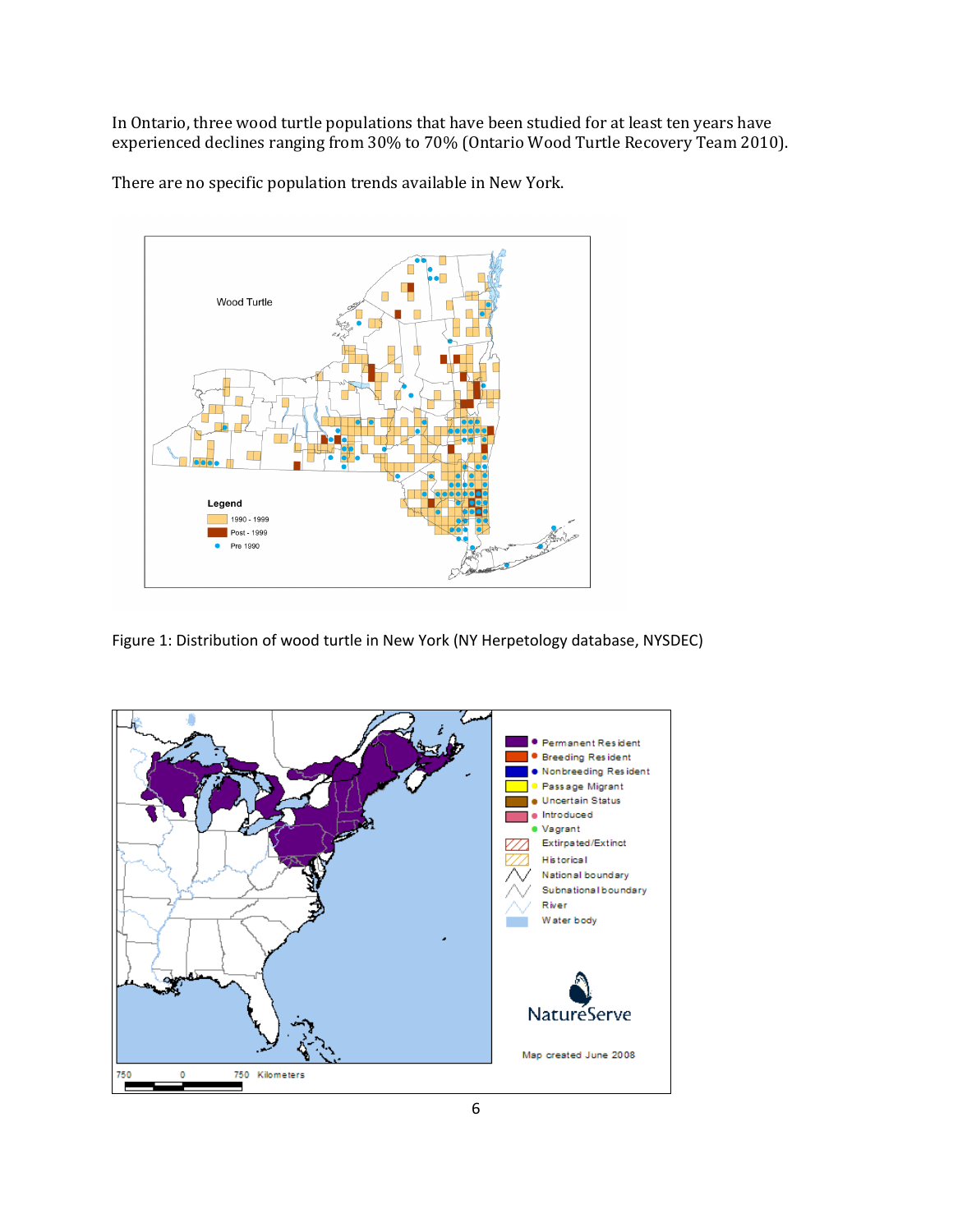

Figure 2: Distribution of wood turtle in North America (NatureServe 2013)

Figure 2: Conservation status of wood turtle in North America (NatureServe 2013)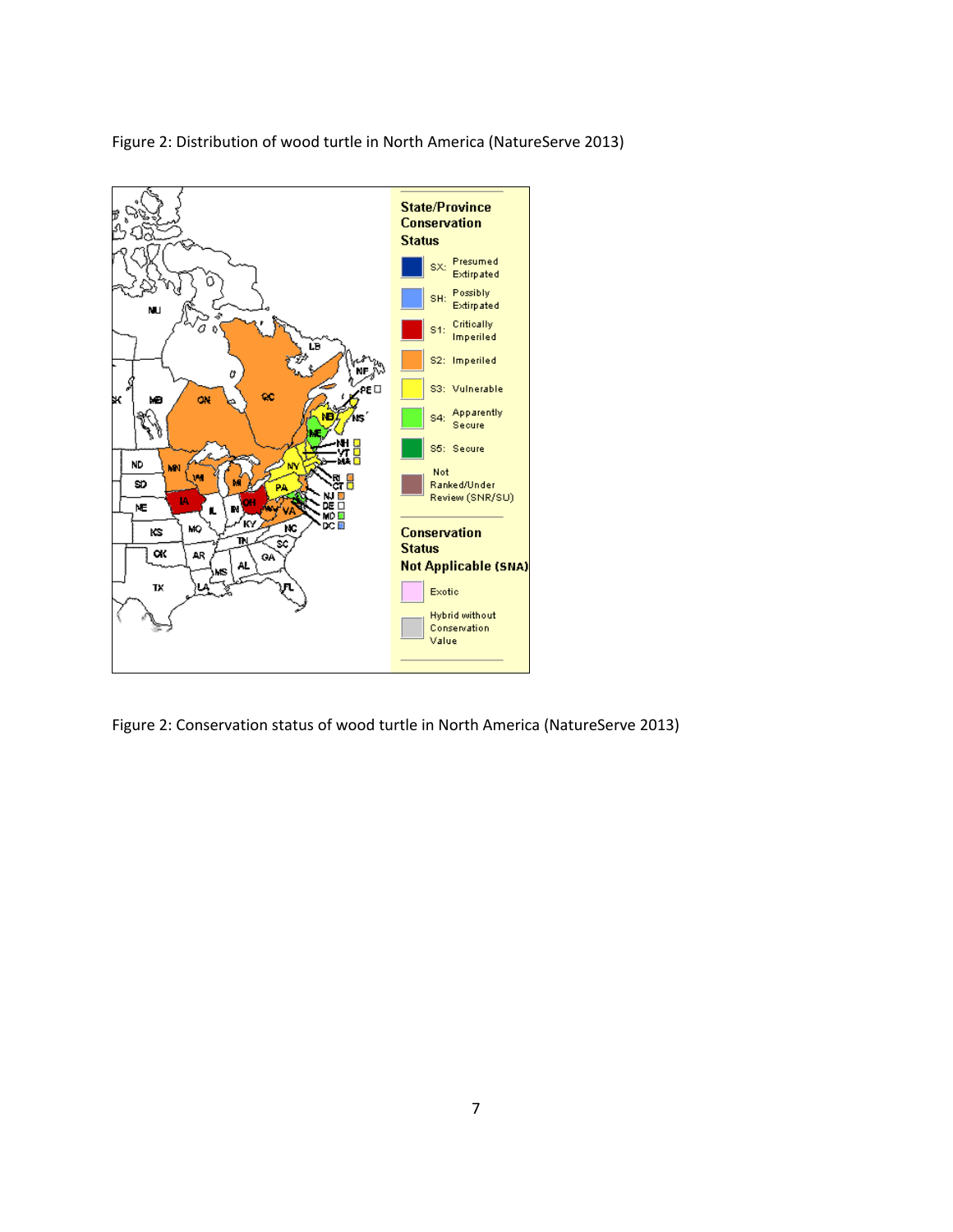# **III. New York Rarity, if known:**

| <b>Historic</b> | # of Animals | # of Locations | % of State |
|-----------------|--------------|----------------|------------|
| prior to 1970   |              |                |            |
| prior to 1980   |              |                |            |
| prior to 1990   |              |                |            |

### **Details of historic occurrence:**

Although historical records in the NY Herpetology database do not represent a thorough historic survey, the distribution map suggests that wood turtles have been extirpated from Long Island.

| Current | # of Animals | # of Locations | % of State |
|---------|--------------|----------------|------------|
|         | _______      |                | 250/       |

# **Details of current occurrence:**

The NY Amphibian and Reptile Atlas (1990-99) documented wood turtles in 198 survey quads statewide (out of 979); most records are in the Hudson River Valley. Records were added after 1999 in additional 22 survey quads.

### **New York's Contribution to Species North American Range:**

| % of NA Range in New York | <b>Classification of New York Range</b> |  |  |
|---------------------------|-----------------------------------------|--|--|
| $\_\_100$ (endemic)       | $X$ Core                                |  |  |
| $-76-99$                  | ___ Peripheral                          |  |  |
| 51-75                     | Disjunct                                |  |  |
| 26-50                     | Distance to core population:            |  |  |
| $-1 - 25$                 |                                         |  |  |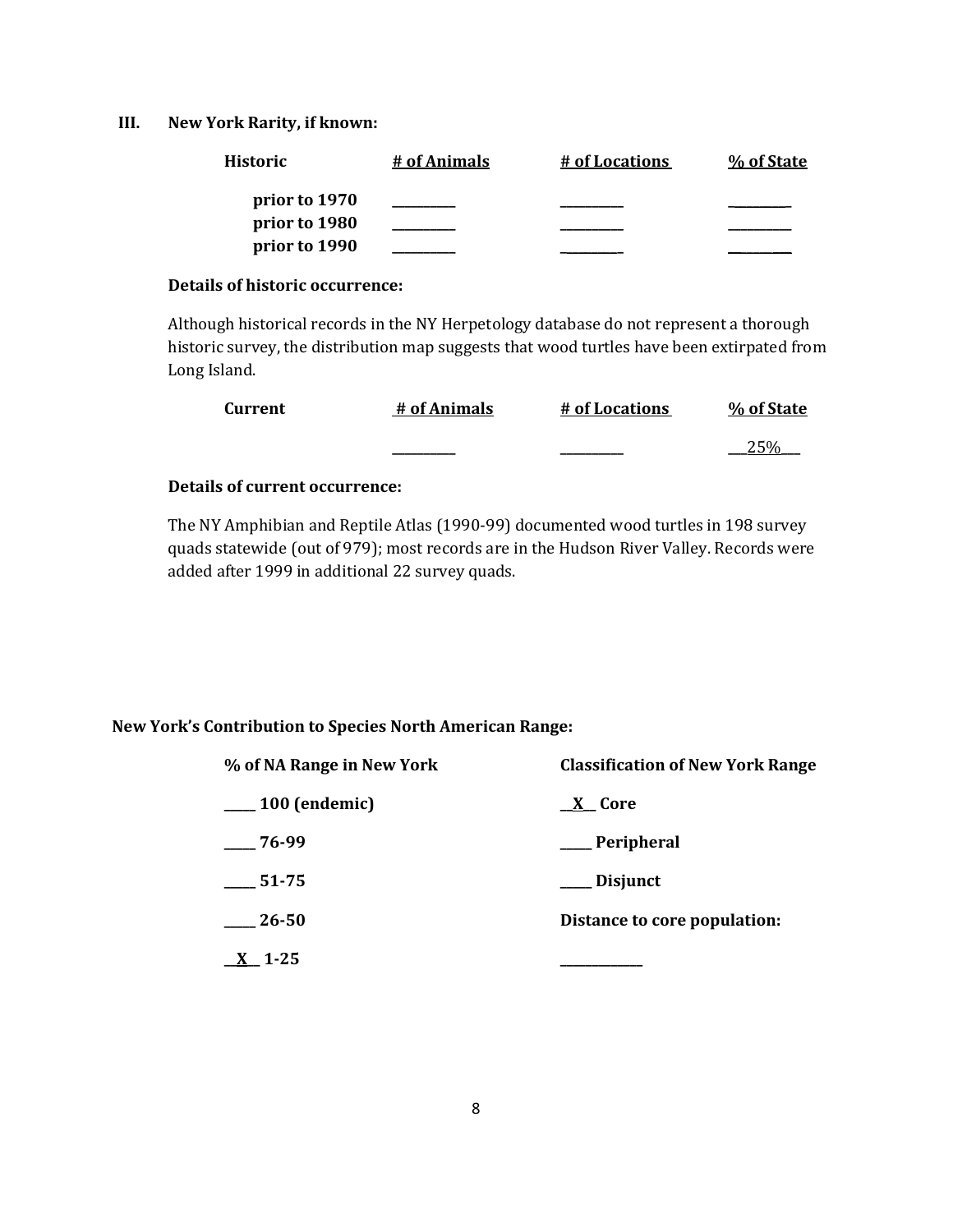# **IV. Primary Habitat or Community Type:**

- 1. Floodplain Forests
- 2. Riparian
- 3. Non-native Shrublands
- 4. Pasture/Hay
- 5. Lake and River Shore/Beach
- 6. Wet Meadow/Shrub Swamp
- 7. Headwater/Creek
- 8. Vernal Pool
- 9. Small River
- 10. Oak Forest
- 11. Cultivated Crops
- 12. Meadow

### **Habitat or Community Type Trend in New York:**

| <b>Declining</b>           | <u>X</u> Stable | __Increasing | Unknown |  |
|----------------------------|-----------------|--------------|---------|--|
|                            |                 |              |         |  |
| <b>Habitat Specialist?</b> |                 | Yes:         | N0      |  |
| <b>Indicator Species?</b>  |                 | Yes.         | N0      |  |

#### **Habitat Discussion:**

Wood turtles are found in a variety of aquatic habitats including rivers, streams, swamps, bogs, seasonal pools, and wet meadows. However, they are most strongly associated with flowing water and adjacent early-successional uplands (Fowle 2001). Slow-moving streams with sandy bottom substrate and stream banks that are heavily vegetated seem to support the highest densities of this turtle. Wood turtles require clean water, and populations are commonly found in streams with native brook trout. Kiviat and Barbour (1996) report that wood turtles occasionally use tidal fresh water areas in the Hudson River.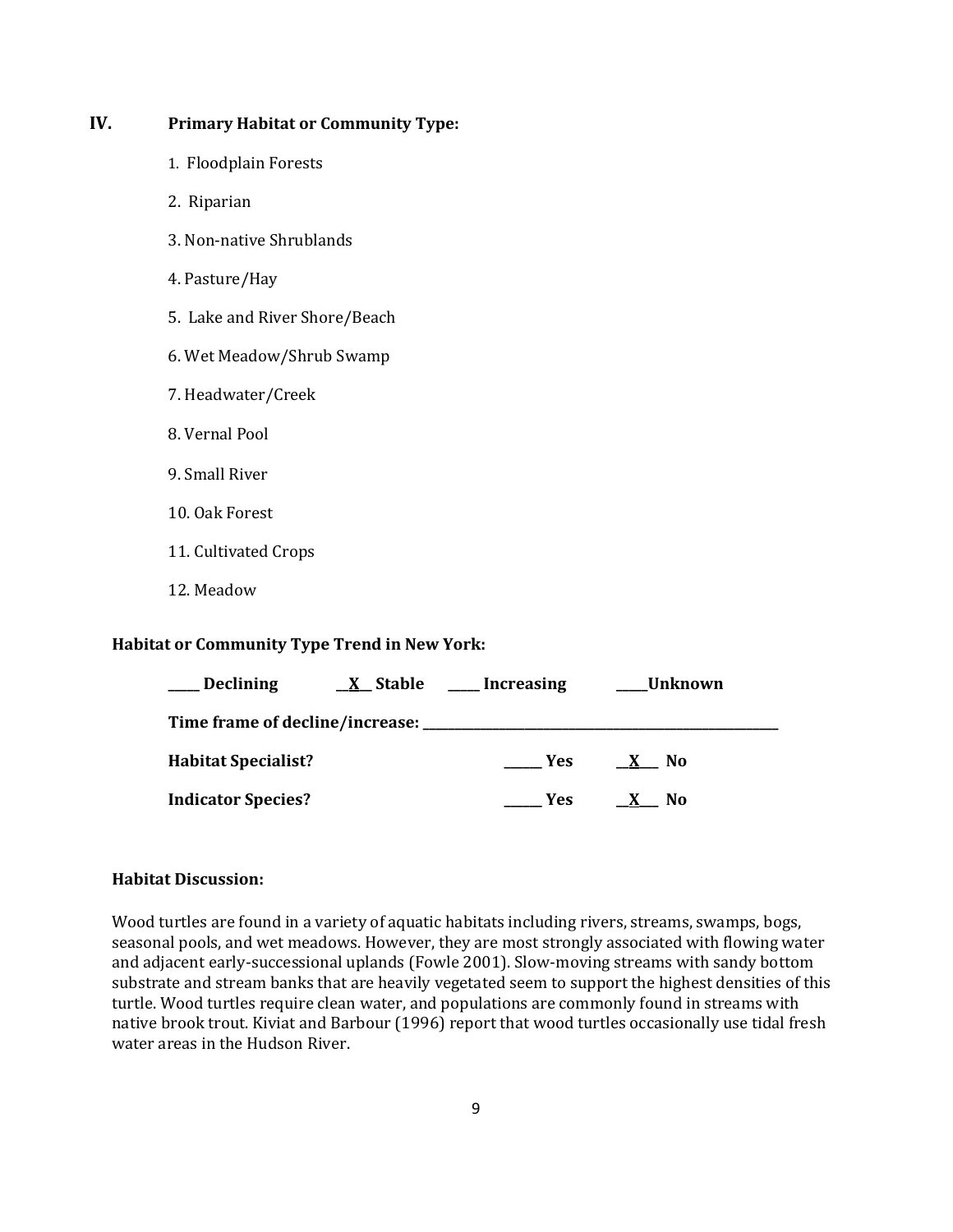Terrestrial habitats are used extensively. Quinn and Tate (1991) found that only 14% of observations were in aquatic habitats, and Kaufmann (1992) notes terrestrial use for as many as 33 consecutive days. Fields and meadows—frequently containing alder, willow, or meadowsweet thickets or multiflora rose—adjacent to streams and rivers are used for basking and feeding. Early to mid-successional forests composed of oak, black birch, and red maple are also used, as are hemlock forests and agricultural land (Kaufman 1992). Nesting occurs on railroad grades, sand/gravel pits, eroding river banks, sand bars, and dirt roads (Bowen and Gillingham 2004).

Hibernation occurs in water, and large numbers of individuals may hibernate together. A variety of places are used as hibernacula including muskrat burrows, tree roots along stream banks, beaver ponds, and stream bottoms (Bowen and Gillingham 2004). Smaller creeks offer a more diverse assortment of refugia, and turtles are encountered in smaller numbers over a longer stretch of creekbed (W. Hoffman pers. comm.).

# **V. New York Species Demographics and Life History**

**\_\_X\_\_\_ Breeder in New York**

**\_\_X\_\_ Summer Resident**

**\_\_X\_\_ Winter Resident**

**\_\_\_\_\_ Anadromous**

**\_\_\_\_\_ Non-breeder in New York**

**\_\_\_\_\_ Summer Resident**

**\_\_\_\_\_ Winter Resident**

**\_\_\_\_\_ Catadromous**

**\_\_\_\_\_ Migratory only**

**\_\_\_\_\_Unknown**

#### **Species Demographics and Life History Discussion:**

Wood turtles mate in both spring and fall (Kaufmann 1992), and nesting occurs in New York from May to early July (Gibbs et al. 2007). One clutch of 5 to 18 eggs is laid each year. Incubation lasts for about 70 days and hatchlings emerge sometime between mid-August and October. Wood turtle hatchlings are not known to overwinter in the nest as some other turtle species sometimes will. Both males and females reach sexual maturity between the ages of 10 and 18 years. Adults regularly reach 80 years of age and older, and do not exhibit signs of senescence (Jones 2009).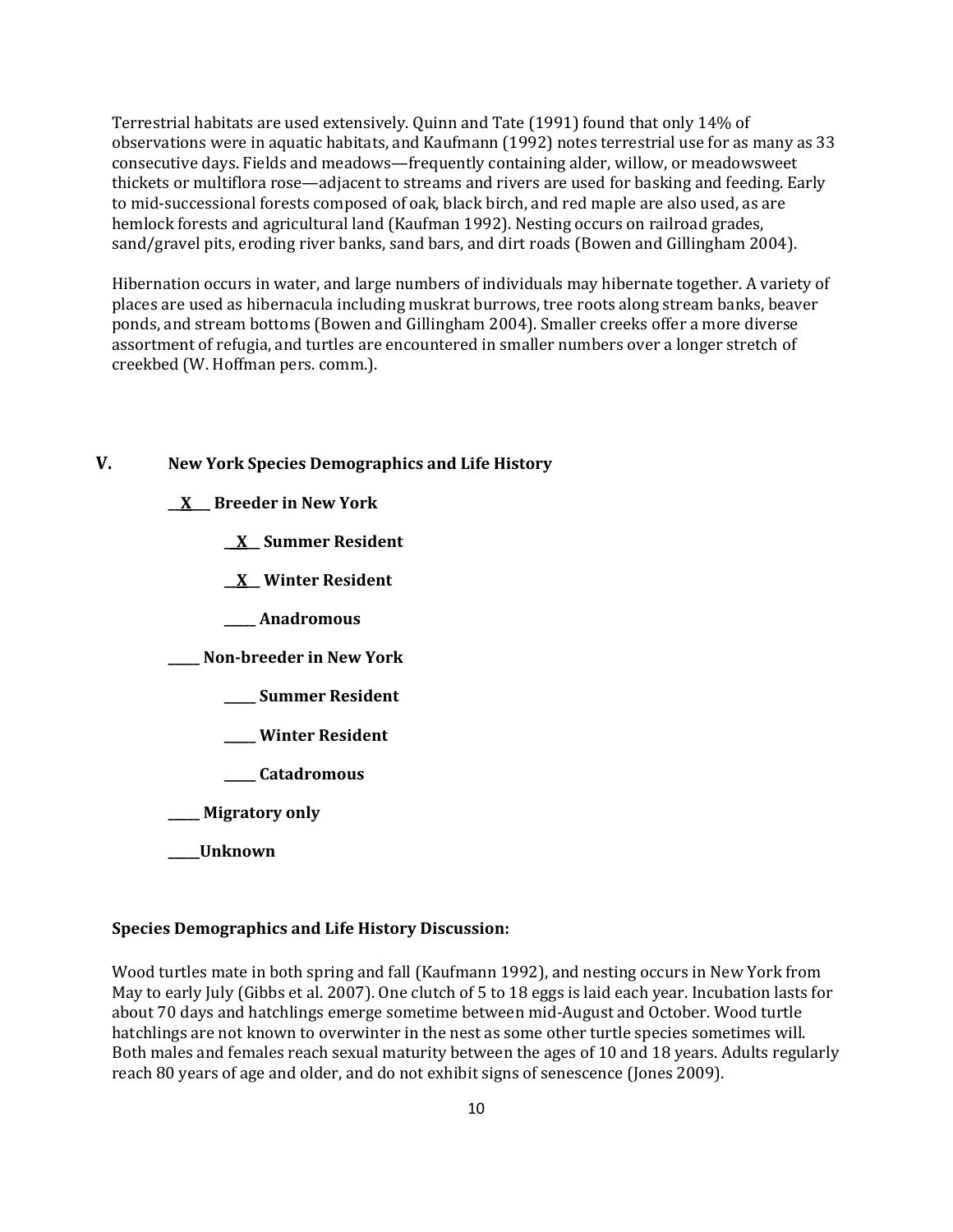While wood turtles spend considerable time using terrestrial habitats, they generally remain within 300m from their home wetland (Kaufmann 1992). Significant long-range movements have been reported as well, up to 600m in Pennsylvania (Kaufmann 1992), and 1,700m along a stream corridor in Vermont (Parren, unpubl. data *in* Fowle 2001). In Rensselaer County, a marked wood turtle was recaptured 7.6km upstream from the original point of capture (W. Hoffman, unpublished data). Wood turtles exhibit site fidelity (Bowen and Gillingham 2004). Jones (2009) reported that floods are a mechanism of population connectivity, noting that 7% of wood turtles in one watershed were displaced annually; some overwintered in displaced areas and others returned.

Jones (2009) reported population densities in New Hampshire and Massachusetts ranged from 0 to 40.4 turtles/river kilometer, and that density was negatively correlated with agriculture. Observed mortality resulted from agricultural machinery followed by road mortality and mammalian predation. Brooks et al. (1992) report high nest predation rates and a high incidence of injury to adults by predators; 15 of 17 nests were predated, and 60% of all adults in the study had injuries from predators. Raccoons are common predators of adult wood turtles (Harding 1991), and ravens, crows, and coyotes consume eggs (Harding and Bloomer 1979). Leeches are common on wood turtles, affecting as many as 90% of captured individuals (Farrell and Graham 1991), but infestation declines during summer months when turtles are dry for longer periods of time (Koffler et al. 1978).

# **VI. Threats:**

Jones (2009) reports that wood turtle populations in New Hampshire and Massachusetts are declining due to anthropogenic and natural factors. Wood turtle populations have been reduced by pollution of streams, development of wooded stream banks, the increase in predation due to human-subsidized predators including raccoons and skunks, and agricultural activities.

Commercial collection for the pet trade is a serious problem (Levell 2000). Wood turtles are highly prized in the pet trade, commanding \$100 to \$125 for an adult (Reed and Gibbons 2002). Reed and Gibbons (2002) estimated that 30% of wood turtles in the pet trade were wild-caught, and included wood turtle in the top ten turtle species that are most vulnerable to collecting.

Wood turtles are susceptible to disturbance from recreational activities ranging from hiking to ATV use. Garber and Burger (1995) found a correlation between population decline at two sites and the introduction of recreational activity (fishing and hiking) at those sites. Females are likely to abandon a nest if disturbance occurs before egg-laying begins (Fowle 2001).

Road mortality is a significant threat to this species, as the number and density of roads continues to increase and further fragment the remaining habitats. Other barriers to wood turtle movement include fences, roadside curbs, railroad tracks, and retaining walls (Fowle 2001).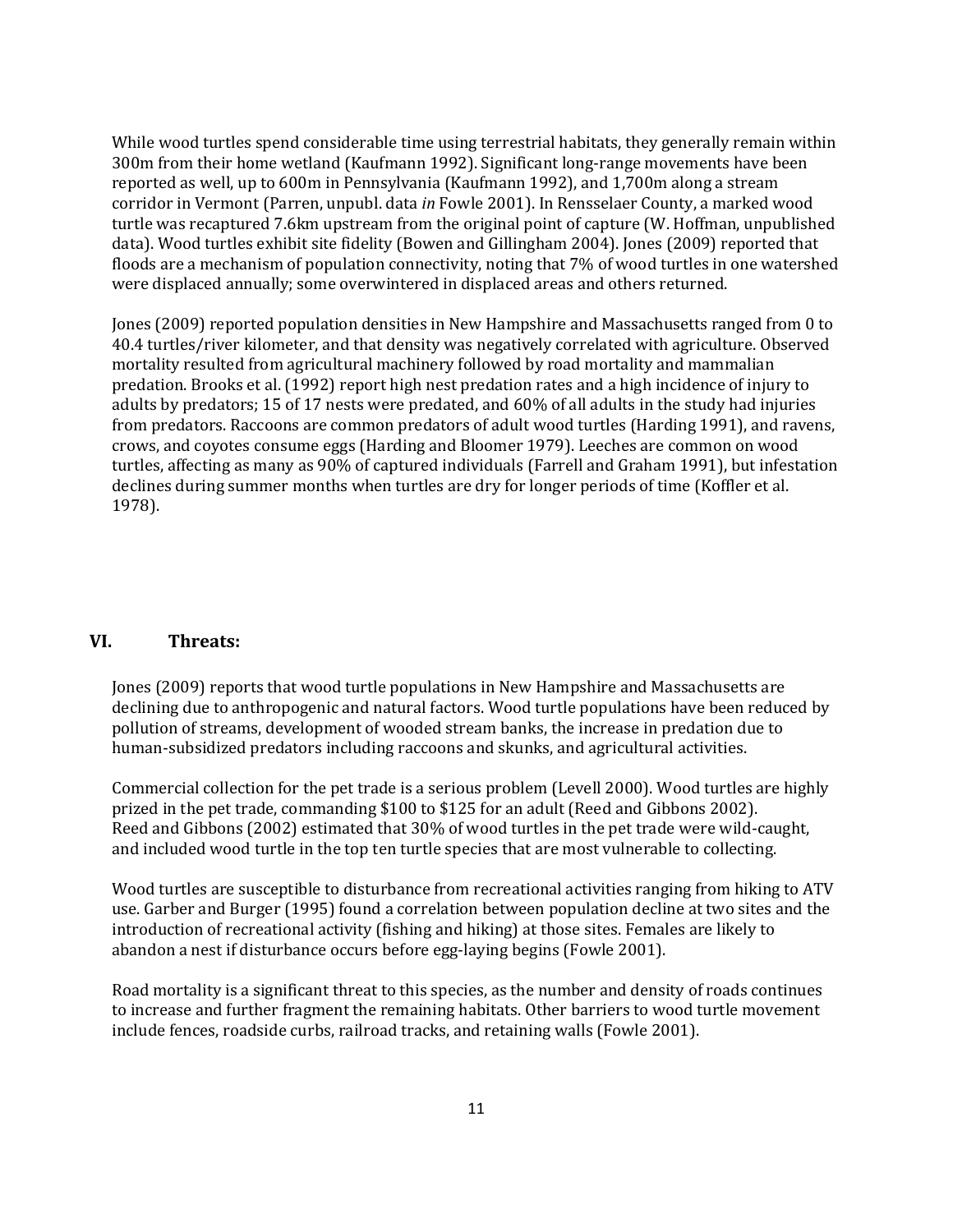Because wood turtles use open, upland habitats including meadows and agricultural fields, they are vulnerable to activities that occur there. Wood turtles are killed by farm equipment during haymowing operations, plowing, and mowing (Fowle 2001, Jones 2009). Due to their requirement for clean water, wood turtles can be considered pollution intolerant, thus they may be affected by pesticide use (Harding and Bloomer 1979). Kaufman (1992) noted that some agricultural operations and moderate logging may benefit wood turtles by providing a mixture of food types and cover types near wooded streams.

Damming and channelizing of rivers can degrade or destroy wood turtle habitat (Harding and Bloomer 1979). Water released from dams can flood nests that are located on banks and sandbars downstream from the dam. Such flooding is likely to kill the incubating eggs (Compton 1999). Climate change may negatively affect populations through increased flooding (Jones 2009).

Wood turtles may also suffer from ingesting litter such as plastics and fishing gear (Burger and Garber 1995).

# **Are there regulatory mechanisms that protect the species or its habitat in New York?**

**\_\_\_\_\_\_\_ No \_\_\_\_\_ Unknown \_\_\_X\_\_ Yes** 

In 2006, the State of New York adopted legislation (ECL section 11-0107 sub 2) that gave all native frogs, turtles, snakes, lizards and salamanders legal protection as game species, and most turtle species are not open to harvest. The legislation also outlaws the sale of any native species of herpetofauna regardless of its origin.

Environmental Conservation Law (section 15-0501 sub 1) prohibits the modification or disturbance of the course, channel or bed of any stream without permit from the department. However, subsection 6 of the same section provides the authority to override the need for a permit to conduct activities that will modify or disturb a water channel for the immediate safe-guarding of any person or persons or to prevent damage to personal or real property.

Wood turtle is protected under Appendix II of CITES.

# **Describe knowledge of management/conservation actions that are needed for recovery/conservation, or to eliminate, minimize, or compensate for the identified threats:**

The Northeast Wood Turtle Working Group was convened in 2009. As a result of working group coordination, a status assessment and conservation planning process was initiated in 2011, and was funded in 2012. Bowen and Gillingham (2004) list five publications that suggest steps and guidelines for conservation of wood turtles. Suggestions are generalized as protection of habitat, particularly nesting habitats, and ensuring that populations remain undisturbed.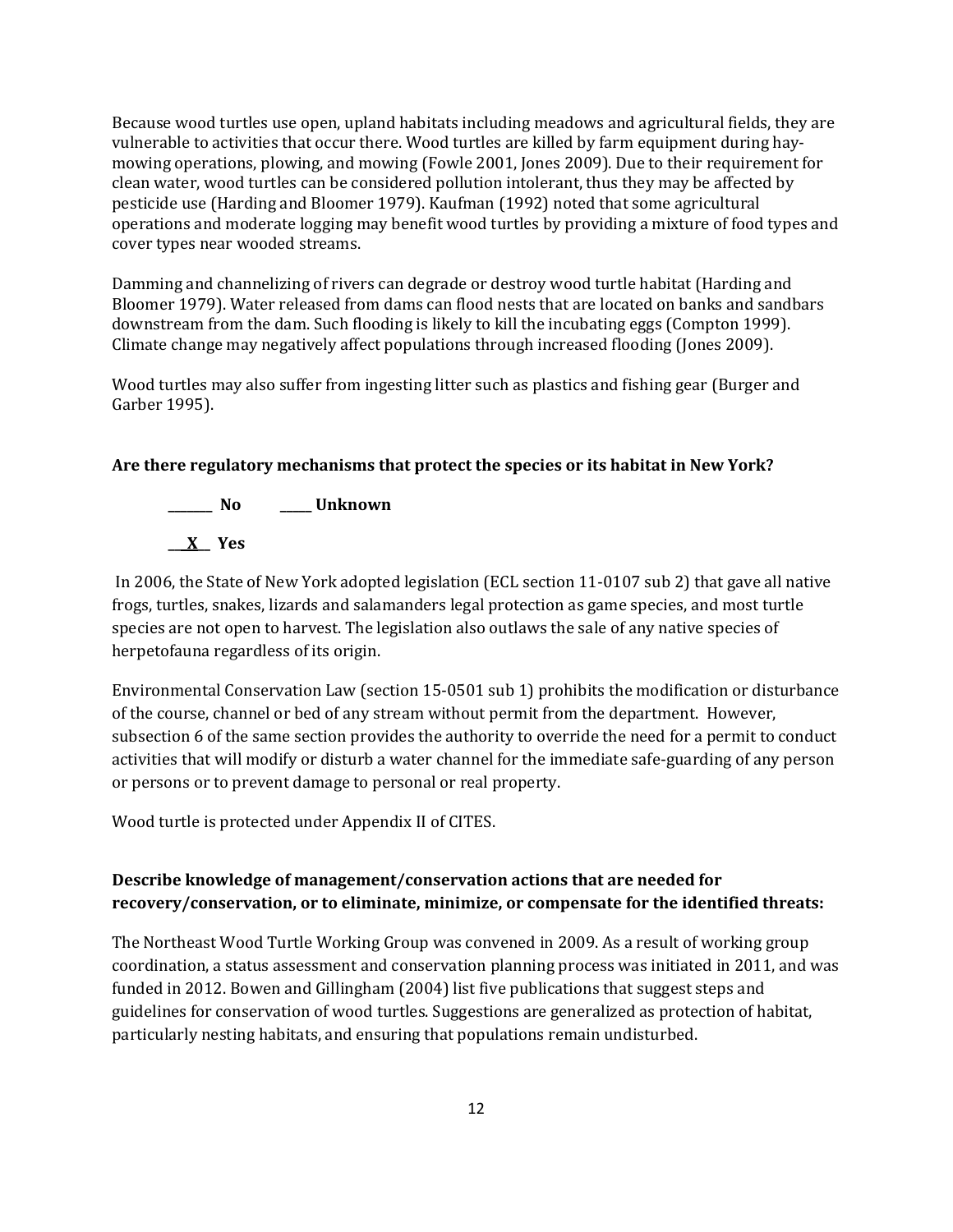The Comprehensive Wildlife Conservation Strategy (NYSDEC 2005) includes recommendations for the following actions for lake and river reptiles, which includes wood turtle. Conservation actions following IUCN taxonomy are categorized in the table.

# **Habitat management:**

- Manage the variety of adverse influences which might reduce lake/river habitat suitability for the subject reptile species, including invasive aquatic plant species, water pollutants, lake level manipulations, aquatic weed control measures, excessive disturbance by watercraft, and fishing practices which incidentally take lake/river reptiles in significant numbers.
- For lake/river turtles in this group, manage uplands adjacent to aquatic habitat in order to provide adequate and secure nesting habitat sites and to provide dispersal routes for migrating animals.

# **Habitat research:**

Develop standardized habitat survey protocols for the subject species, and implement survey protocols at all known and potentially suitable sites, to document the character, quality and extent of occupied habitat.

# **Life history research:**

Document life history parameters specific to New York populations of the species, including age and sex ratios, longevity, age at sexual maturity, survivorship of young, predator-prey relationships, and wetland/upland habitat requirements.

# **Modify regulation:**

\_\_\_\_ Adopt into New York's Environmental Conservation Law provisions which designate queen snake, eastern ribbonsnake, northern map turtle and spiny softshell as a protected small game species.

# **Other action:**

\_\_\_\_ Enhance law enforcement and public education to limit collection/translocation of wood turtles.

# **Population enhancement:**

Employ restoration techniques for the spiny softshell and the queen snake at selected sites as needed, including captive breeding, head starting, nest protection, and repatriation/relocation strategies.

# **Population monitoring:**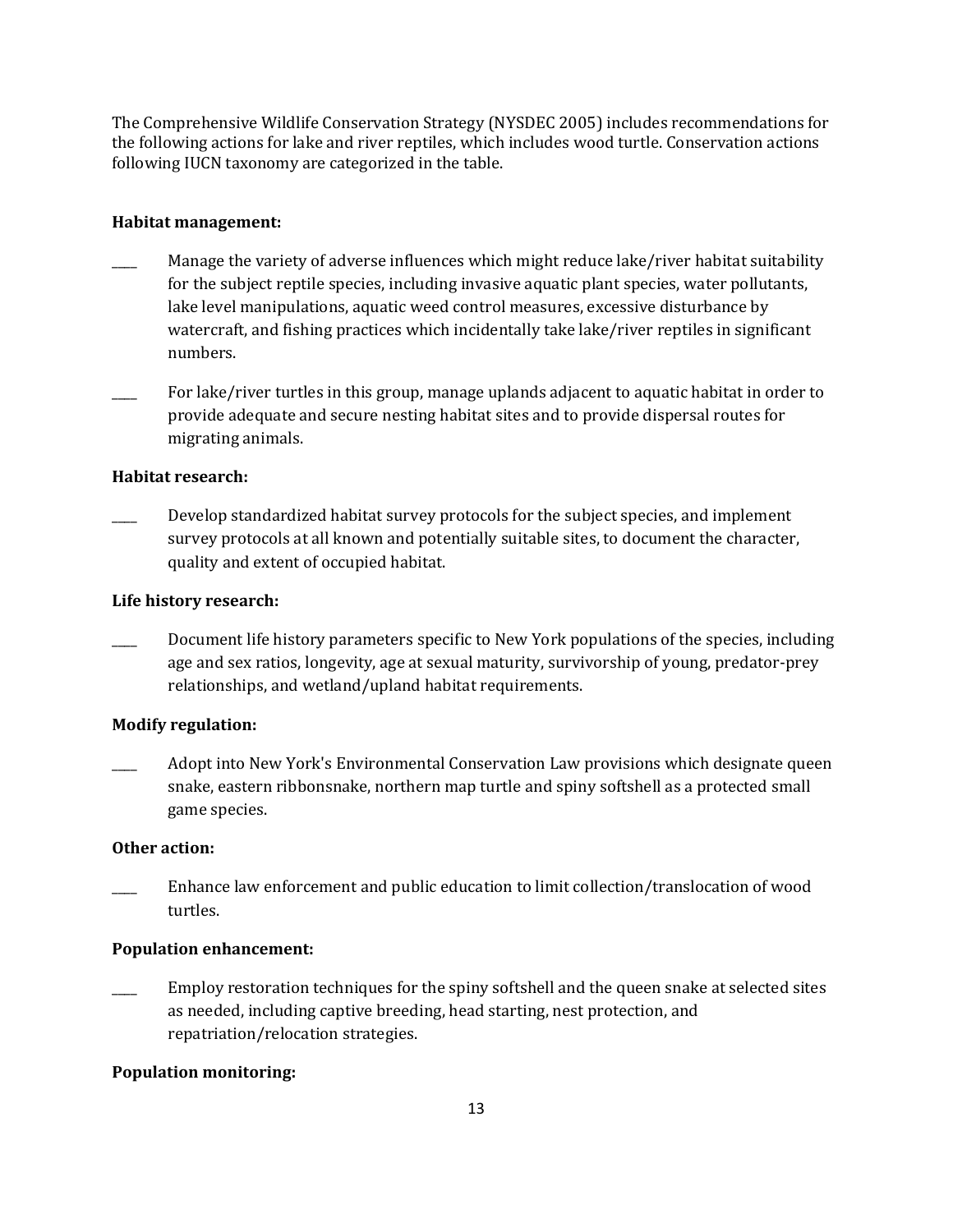Conduct periodic re-survey of known sites of species occurrence, in order to detect population trends.

# **Statewide baseline survey:**

Develop population survey protocols and implement protocols at known and potentially suitable sites to determine the extent of occupied habitat in New York

| <b>Conservation Actions</b>       |                                                |  |
|-----------------------------------|------------------------------------------------|--|
| <b>Action Category</b>            | Action                                         |  |
| Land/Water Management             | Site/Area Management                           |  |
| Land/Water Management             | <b>Habitat and Natural Process Restoration</b> |  |
| Land/Water Management             | Invasive/Problematic Species Control           |  |
| Species Management                | Species Recovery                               |  |
| <b>Education &amp; Awareness</b>  | Awareness & Communications                     |  |
| Law/Policy                        | Legislation                                    |  |
| Law/Policy                        | Compliance & Enforcement                       |  |
| <b>External Capacity Building</b> | Alliance & Partnership Development             |  |

# **VII. References**

Bowen, K. D. and J. C. Gillingham. 2004. R9 Species conservation assessment for wood turtle – *Glyptemys insculpta* (LeConte, 1830). U. S. Forest Service, Eastern Region, Milwaukee, WI.

Compton, B.W. 1999. Ecology and conservation of the wood turtle (*Clemmys insculpta*) in Maine. M.Sc. thesis, University of Maine, Orono.

Daigle, C. and J. Jutras. 2005. Quantitative evidence of decline in a southern Quebec Wood Turtle (*Glyptemys insculpta*) population. Journal of Herpetology 39(1):130-132.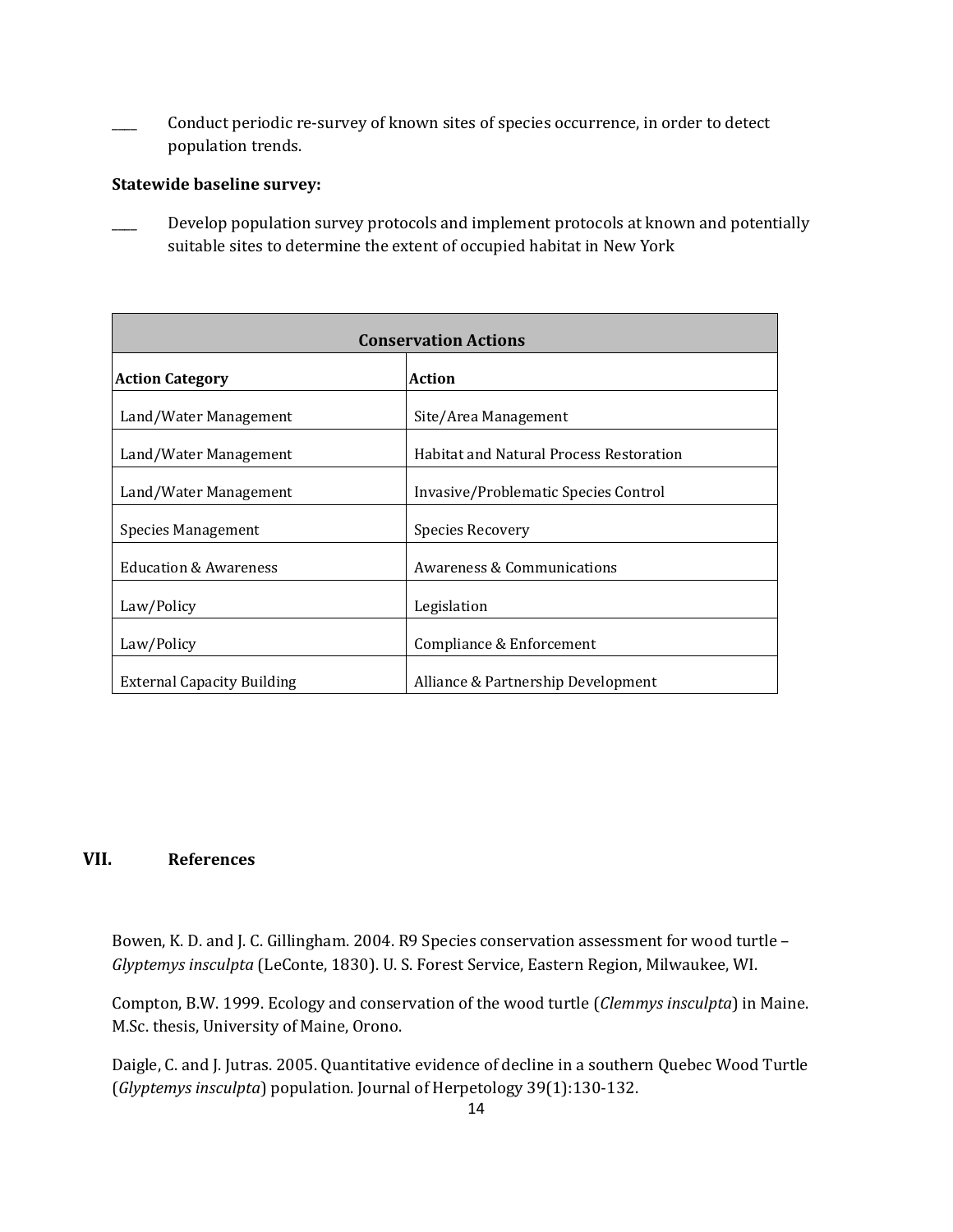Ernst, C. H. and J. E. Lovich. 2009. Turtles of the United States and Canada. Second edition. Johns Hopkins University Press; Baltimore.

Fowle, S. 2001. Guidelines for Protecting Wood Turtles and their Habitats in Massachusetts. Natural Heritage and Endangered Species Program, Massachusetts Division of Fisheries and Wildlife, Westborough, Massachusetts.

Garber, S.D. and J. Burger. 1995. A 20-yr study documenting the relationship between turtle decline and human recreation. Ecological Applications 5:1151-1162.

Gibbs, J. P., A. R. Breisch, P. K. Ducey, G. Johnson, J. L. Behler, and R. C. Bothner. 2007. The amphibians and reptiles of New York state. Oxford University Press, New York. xv + 422 pp.

Harding, J. H. 1991. A twenty year wood turtle study in Michigan: implications for conservation. First International Symposium on Turtles & Tortoises: Conservation and Captive Husbandry: 31-35.

Harding, J. H. and T. J. Bloomer. 1979. The wood turtle, *Clemmys insculpta*---a natural history. Bull. N. Y. Herpetol. Soc. (HERP), 15:9-26.

Jones, M. T. 2009. Spatial Ecology, Population Structure, and Conservation of the Wood Turtle, *Glyptemys insculpta*, in Central New England. Open Access Dissertations. Paper 39. http://scholarworks.umass.edu/open\_access\_dissertations/39

Kaufmann, J.H. 1992. Habitat use by wood turtles in central Pennsylvania. Journal of Herpetology 26(3):315-321.

Kiviat, E. and J. G. Barbour. 1996. Wood turtles, *Clemmys insculpta*, in the fresh-tidal Hudson River. Canadian Field-Naturalist Ottawa 110(2):341-343.

Koffler, B.R., R.A. Seigel and M.T. Mendonca. 1978. The seasonal occurrence of leeches on the Wood turtle, *Clemmys insculpta* (Reptilia, Testudines, Emydidae). Journal of Herpetology 12:571-572.

Levell, J.P. 2000. Commercial exploitation of Blanding's Turtle, *Emydoidea blandingii*, and the Wood Turtle, *Clemmys insculpta*, for the live animal trade. Chelonian Conservation and Biology 3:665– 668.

Massachusetts Natural Heritage & Endangered Species Program. 1994. Wood Turtle (*Clemmys insculpta*) Fact Sheet.

NatureServe. 2013. NatureServe Explorer: An online encyclopedia of life [web application]. Version 7.1. NatureServe, Arlington, Virginia. Available http://www.natureserve.org/explorer. (Accessed: May 14, 2013).

NEPARC. 2010. Northeast Amphibian and Reptile Species of Regional Responsibility and Conservation Concern. Northeast Partners in Amphibian and Reptile Conservation (NEPARC). Publication 2010-1.

Ontario Wood Turtle Recovery Team. 2010. Recovery strategy for the Wood Turtle